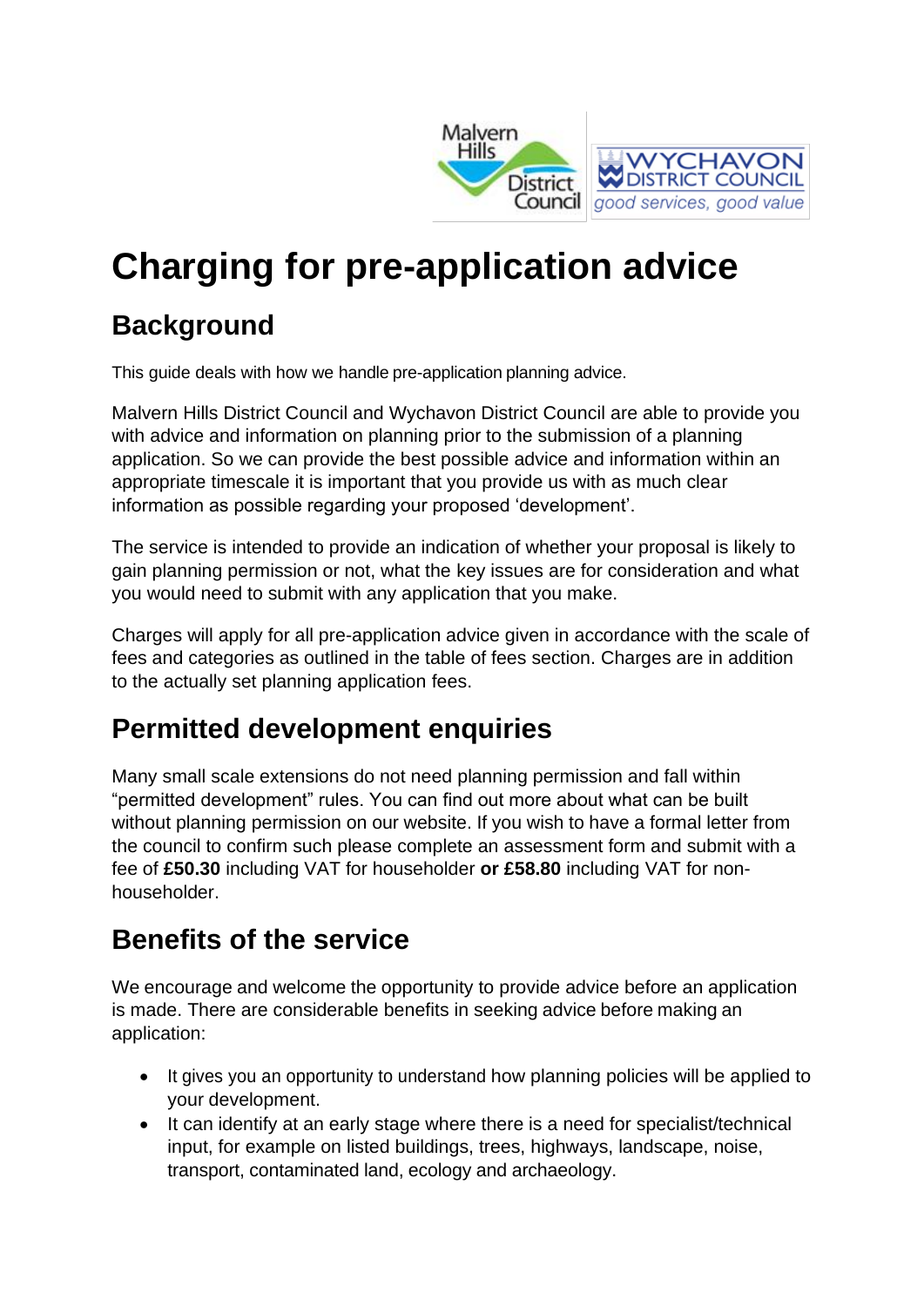- It will assist you in preparing proposals for formal submission which, providing you have taken our advice fully into account, is likely to be handled more efficiently.
- It may lead to a reduction in time spent by your professional advisors in working up proposals.
- It may indicate at an early stage that a proposal is unacceptable, saving you the cost of pursuing a formal application.
- It can ensure an application is complete and comprehensive and to a satisfactory standard, avoiding rejection at registration stage or early refusal of permission because of inadequate or insufficient information.

### **Pre-application advice service**

If you wish to take advantage of our pre- application advice service it couldn't be easier. Simply fill out the pre-application advice request sheet and email it together with your supporting plans, photos etc. to the address provided in contact details section.

What you need to provide is outlined on the pre-application form.

What we will provide is:

- A response in writing within 15 working days for smaller schemes. In this context, a smaller scheme consists of less than 10 dwellings, a proposed floor area of less than 1,000 metres squared or a site area of less than 1ha. A larger scheme is one which falls above these thresholds.
- A response in writing within 20 working days for larger schemes.
- A meeting/s with your representatives and relevant consultees will be convened - up to a maximum of 3 meetings of no more than 2 ½ hours each (additional meetings may be arranged but would incur an additional charge).
- Identification of the relevant site planning history.
- Identification of the relevant constraints affecting the site.
- the potential issues/impacts across the site boundaries.
- Consultation with specialist colleagues and invitation for them to attend any meetings where appropriate.
- Where a planning obligation (Section 106 Agreement) is likely to be required, we would seek to agree the likely content of such an agreement prior to the submission of an application.
- Confirmation of what information/studies/ reports etc. are likely to be required/ submitted with your application.
- Guidance how best to undertake consultation prior to the submission of the application with local residents and other groups.
- An informal indication of the likely outcome of your proposed development, with an indication, where possible, of how it could be amended to improve the chances of a successful outcome.

If you are unsure of the correct fee or category your proposal falls within, please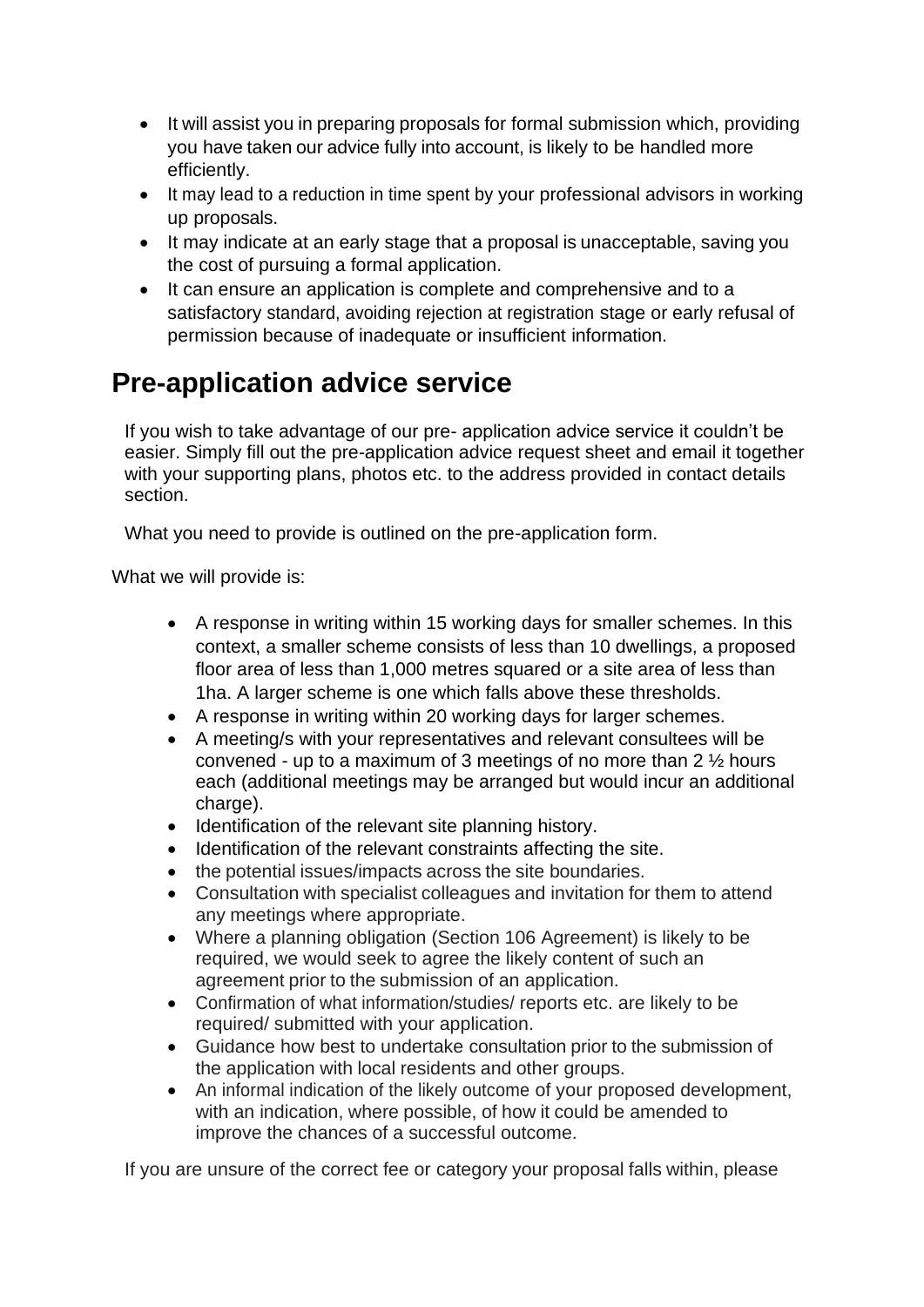contact the planning department for further advice.

Any informal advice given is not binding on the council and is given in the spirit of helpfulness and is based upon the information provided to the Planning Officer.

### **Planning Performance Agreement (PPA)**

For large scale and more complex planning propsals a Planning Performance Agreement (PPA) may be beneficial. The agreement sets out a project plan to manage the proposal. Applicants should contact a planning officer to discuss this at the earliest possible stage.

# **Charging for pre-application advice**

We do not charge for pre-application advice for new and expanding businesses creating employment opportunities.

We also do not charge for pre-application advice for developments that meet environmental standards or deliver a meaningful contribution to carbon reduction.

From 19 July 2021, pre-application advice applications will have their fee refunded where the applicant commits to and delivers on:

- The installation of a low carbon/renewable energy technology on an existing building (solar panels, heat pumps etc).
- Householder developments that include the installation of low carbon/renewable energy technology (e.g. extensions with a solar panel etc) that exceed the policy/regulatory requirements in operation at that time.

To request a refund, please email the Planning Support Team **[planning@wychavon.gov.uk](mailto:planning@wychavon.gov.uk)** with details of the pre-application advice application, the relative planning application and a signed letter stating which of the above points you committed to and the date of completion.

#### **Pre-application advice charges for businesses**

The table below sets out our fees for offering pre-application advice from the 1 April 2022 for residential developments.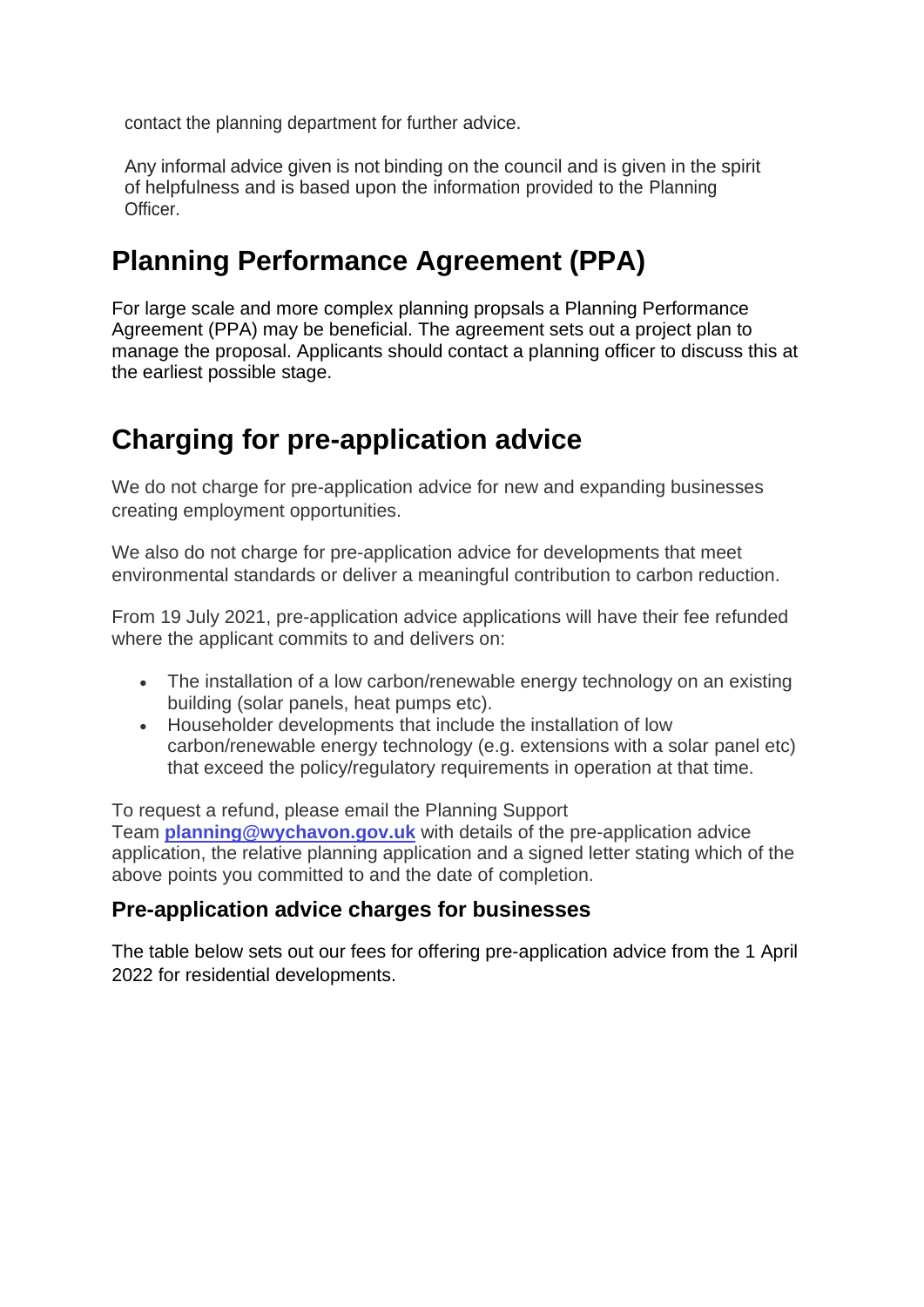| <b>Residential</b><br>development<br>(including one-<br>for-one<br>replacements,<br>conversions<br>and sub-<br>divisions) | <b>Development</b><br>site area | <b>Proposed</b><br>gross floor<br>area<br>(measured<br>externally in<br>metres<br>squared) | Fee for the<br>first three<br>meetings<br>(including<br>VAT) | Fee for<br>additional<br>meetings,<br>(per meeting<br>and<br>including<br>VAT) |
|---------------------------------------------------------------------------------------------------------------------------|---------------------------------|--------------------------------------------------------------------------------------------|--------------------------------------------------------------|--------------------------------------------------------------------------------|
| 1 to $4$<br>dwellings                                                                                                     | Less than<br>0.5 <sub>ha</sub>  | 500 or less                                                                                | £346.20                                                      | £139.75                                                                        |
| 5 to 9<br>dwellings                                                                                                       | 0.6 to 0.99ha                   | 501 to 999                                                                                 | £693.00                                                      | £139.75                                                                        |
| 10 to 49<br>dwellings                                                                                                     | 1 to 1.25ha                     | 1,000 to 2,499                                                                             | £1,370.50                                                    | £690.60                                                                        |
| 50 to 199<br>dwellings                                                                                                    | 1.26 to 2ha                     | 2,500 to 9,999                                                                             | £2,749.40                                                    | £1,039.85                                                                      |
| 200 or more<br>dwellings                                                                                                  | More than<br>2ha                | 10,000 or<br>more                                                                          | £4,124.50                                                    | £1,381.00                                                                      |

The table below sets out the fees for offering pre-application advice from the 1 April 2022 for other types of development.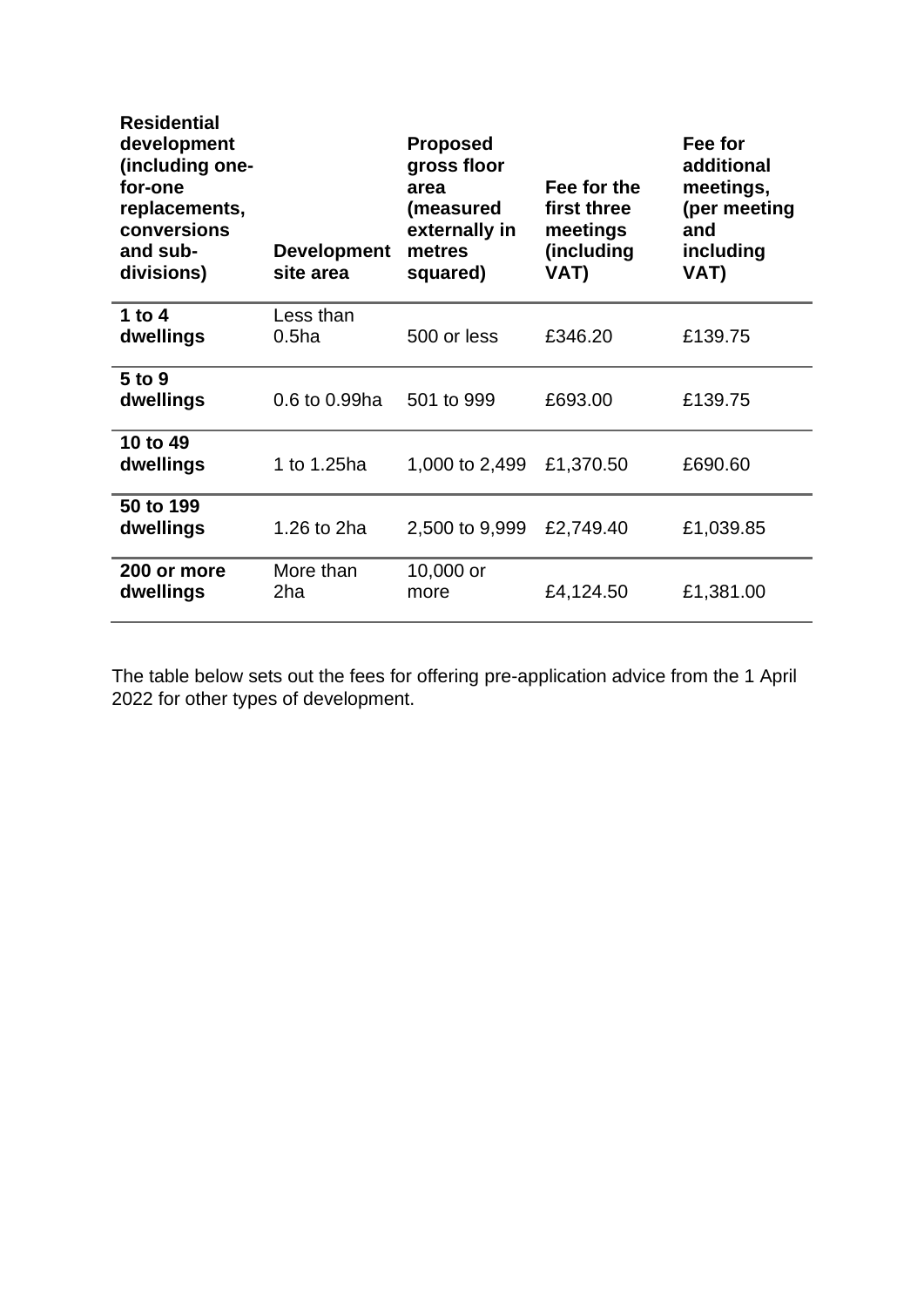| Type of<br>development                                                                                                                                                                                          | Fee<br>(including<br>VAT) | Fee for<br>additional<br>meetings,<br>(per meeting<br>and<br>including<br>VAT) |
|-----------------------------------------------------------------------------------------------------------------------------------------------------------------------------------------------------------------|---------------------------|--------------------------------------------------------------------------------|
|                                                                                                                                                                                                                 |                           |                                                                                |
| <b>Advertisements</b>                                                                                                                                                                                           | £72.65                    | £39.20                                                                         |
| Change of use                                                                                                                                                                                                   | £206.75                   | £106.30                                                                        |
| <b>Telecommunications</b>                                                                                                                                                                                       | £206.75                   | £106.30                                                                        |
| <b>Glasshouses or Poly</b><br><b>Tunnels</b>                                                                                                                                                                    | £305.90                   | £139.75                                                                        |
| <b>Householder</b><br>development                                                                                                                                                                               | £50.30                    | Not applicable                                                                 |
| <b>All other</b><br>development<br>proposals not falling<br>within any of the<br>above categories<br>such as variation of<br>removal of<br>conditions, car<br>parks, roads and<br>certificates of<br>lawfulness | £139.75                   | £72.65                                                                         |

Where a development proposal falls within one or more categories, the higher fee will apply.

Payment should be made at the time of the pre-application advice request.

Payment can be easily made over the telephone by calling 01386 565565 or alternatively by cheque payable to Wychavon District Council.

#### **Exemptions**

Advice sought in the following categories is free:

- Where the enquiry is made by a local authority or county council.
- Where the enquiry is made by a parish or town council.
- Where the enquiry is made by a housing association, registered social landlord, or an equivalent affordable housing provider or an architect/agent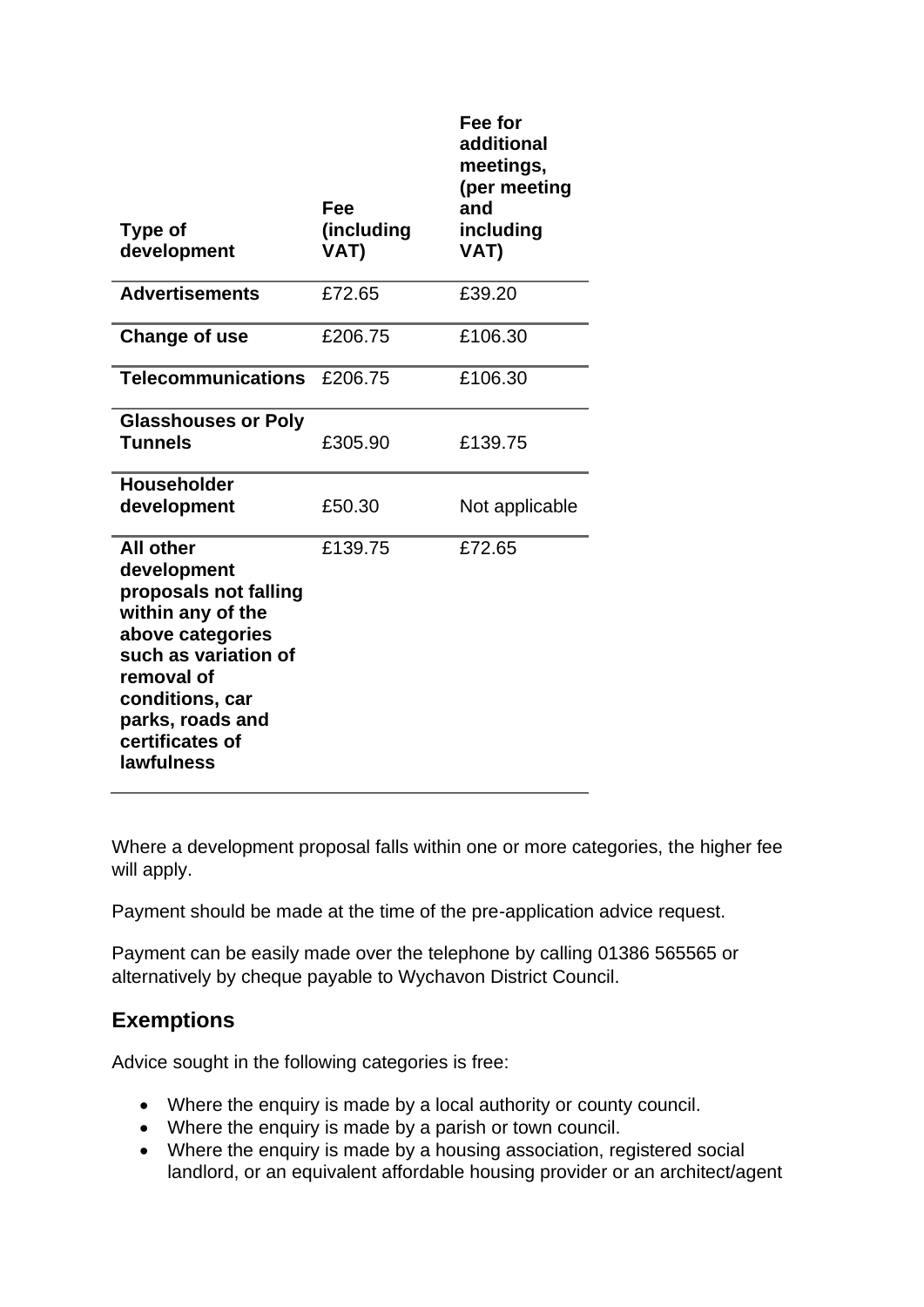acting directly on their behalf.

- Where the development is for the direct benefit of a disabled person, i.e. an extension, ramp, annex (excludes a new dwelling house), (and as such there would be no fee incurred to make the planning application).
- Works to listed buildings and conservation area consents which do not require planning permission.
- Works to trees covered by a Tree Preservation Order or trees located within a conservation area.
- Advice on how to submit a planning application or a fee enquiry.
- Planning discussions in relation to enforcement investigations.

# **Freedom of information**

The pre-application advice service is a confidential fee-based process, however, under the Freedom of Information Act 2000 and Environmental Information Regulation 2004 we may receive a request to provide information regarding preapplication advice.

Requests will be reviewed on a case-by-case basis and may involve some information to be released. We may contact you if such a request is received.

# **Contact details**

Please email your completed pre-application request sheet to [planning@wychavon.gov.uk](mailto:planning@wychavon.gov.uk)

Our postal address is: Planning Services Wychavon District Council Civic Centre, Queen Elizabeth Drive Pershore, Worcestershire WR10 1PT.

You can telephone us by calling 01386 565565 between 9am and 5pm Monday to Friday.

You can find more information on our website at [www.wychavon.gov.uk/planning](http://www.wychavon.gov.uk/planning)

# **General information**

- No chargeable advice will be provided, or your request considered, without receipt of the relevant fee.
- Meetings are not a compulsory element of the pre-application advice process and will only be conducted where agreed by both parties. Unfortunately no refund or reduction in the fee will be available should a meeting not be taken up.
- There will be a presumption for meetings to take place at the Wychavon Civic Centre, Pershore unless justification or necessity requires a site meeting.
- The attendance of consultees at meetings cannot be guaranteed, however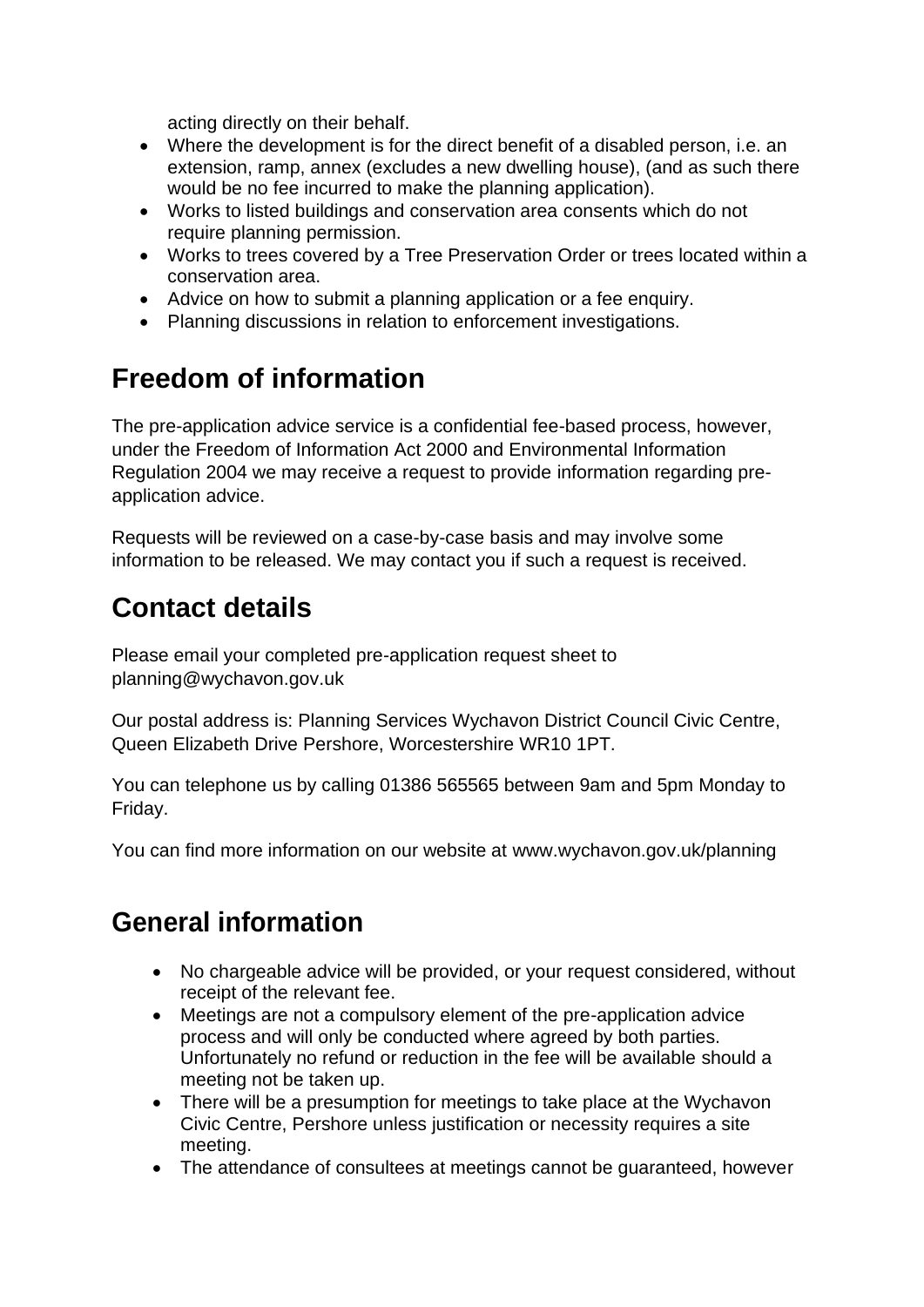wherever possible and necessary, invitations will be issued.

- Please note the additional fee requirements in relation to highway advice, other consultees may also make charges in the future.
- Where a meeting is held in the first instance prior to initial written advice, a timescale for the follow up written response will be agreed at the meeting. Wherever possible, the first meeting will be held within the response times noted above. Subsequent meetings will be dependent on the progress with the proposals and subject to availability of the Planning Officer and relevant consultees.
- All advice is provided without prejudice to the outcome of any future planning application, or change to the statutory or policy planning framework, however where changes are perceived to be imminent, we will advise you accordingly.
- Where significant new information comes to light during the course of a planning application that was not considered at pre- application stage, the Planning Officer will alert the applicant to this and seek additional information if appropriate.
- Development carried out on site without the benefit of planning permission (where it is required) is at risk of enforcement action and applicants and their representatives should be fully aware of this and be mindful of it when considering their position and future options.
- Only under very exceptional circumstances will a refund or part refund be provided.
- Free and independent professional advice on the planning process, and assistance with planning matters, may be available to you, depending on your circumstances. For further information, contact the local branch of Planning Aid through [www.rtpi.org.uk/planning-aid/](http://www.rtpi.org.uk/planning-aid/)

### **Other charges**

In addition to the charges set out, Worcestershire County Council Highways also charge for pre-application advice.

Payment must be sent to Worcestershire County Council Economy and Infrastructure Directorate.

Please contact Karen Hancett on 01905 846817 or email [khanchett@worcestershire.gov.uk](mailto:khanchett@worcestershire.gov.uk) for more information.

The table below sets out the fees Worcestershire County Council charges for preapplication advice by proposed development type.